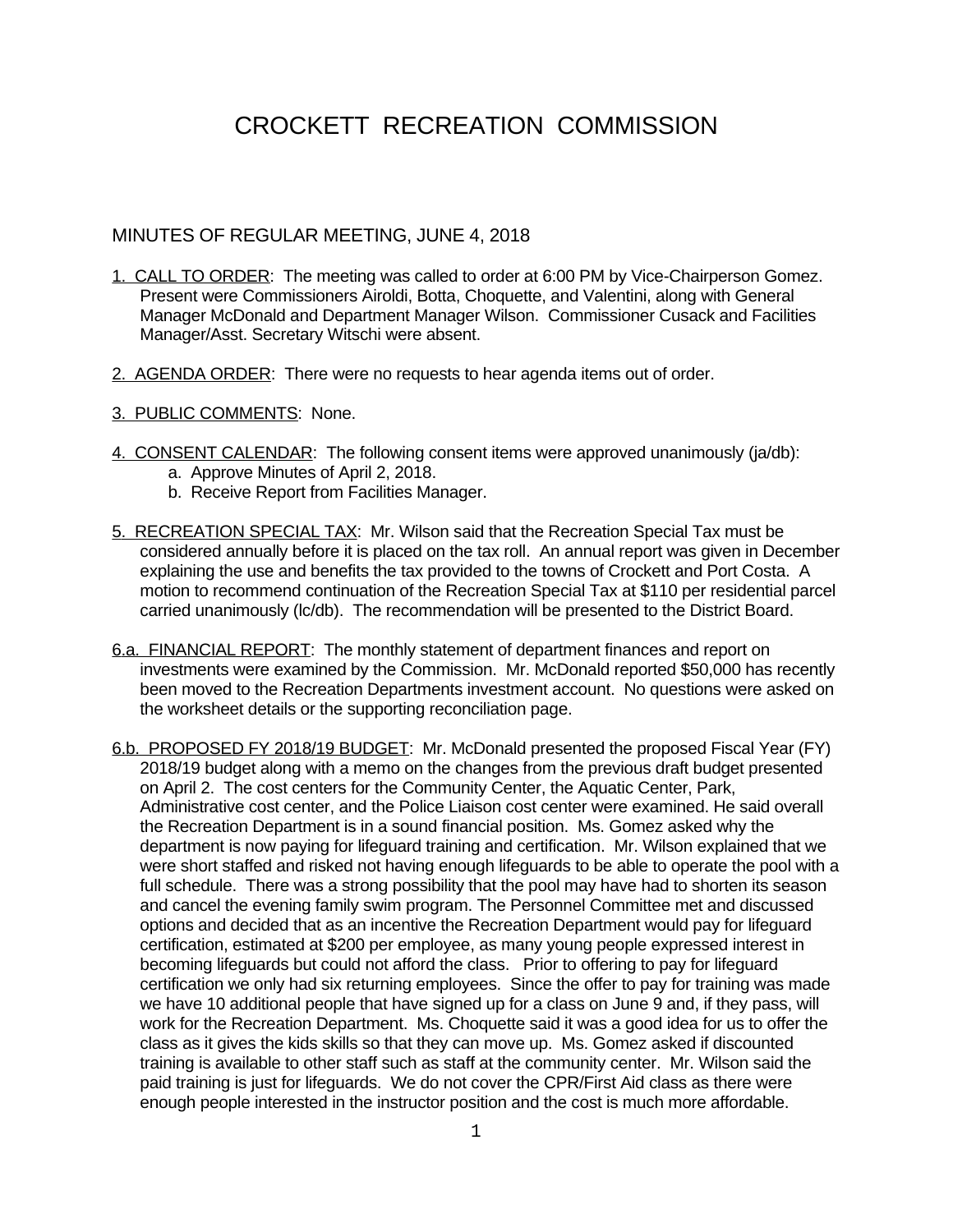Having CPR training is a requirement for job positions both at the pool and for recreation staff at the Community Center. Mr. Botta said it was a good decision that Mr. Wilson made as it got the people to apply for the needed lifeguard positions. A motion to recommend acceptance of the proposed FY 2018/19 budget for the Recreation Department as presented carried unanimously (ja/jv).

- 6.c. C.E.R.T. PROGRAM FISCAL SPONSOR REQUEST: Mr. McDonald said a request has been made by Jim Gardner asking that the Recreation Department act as a fiscal sponsor for the Crockett CERT (Community Emergency Response Team) program so that donated funds can be received and passed-through to the CERT program coordinator. There is widespread agreement by various individuals and groups in town that the program is beneficial to Crockett. Mr. McDonald said the Crockett Community Foundation (CCF) approved a grant of \$1,000 to Crockett CERT on the condition that the Crockett Recreation Department would act as its fiscal sponsor. In addition to the CCF grant, Crockett CERT received a \$1,000 grant from Contra Costa County CAER Group, Inc. and the grant check was made out to the Crockett Recreation Department. Jim Gardner, the lead coordinator on the Crockett CERT program, didn't want to use his personal bank account and co-mingle the Crockett CERT funds. Mr. Wilson said that Mr. Gardner can establish an account with a Federal Employee Identification Number (FEIN) called Crockett CERT then we can easily pass the money through to them. He suggested that if the Commission wants to approve acting as a fiscal sponsor Crockett CERT should file the paperwork to open a bank account with FEIN so that everyone's finances and tracking of funds can be clear. Ms. Gomez asked if we would be responsible for the financial reporting. Mr. McDonald said no, that responsibility would fall upon Crockett CERT. Ms. Wais believes what Crockett CERT is doing is a good service for the community however she said it is important to note that if they failed to properly report or complete the report to the CCF the Recreation Department, as a sponsor, would be responsible for to completing the report. A motion to act as fiscal sponsor for Crockett CERT, with the requirement that they establish an FEIN account to facilitate fund transfers, carried unanimously (jv/db).
- 7.a. DISTRICT BOARD ACTIONS: Mr. McDonald had nothing specific to report on actions taken by the District Board. He said the District Board minutes from the May meeting will be available on the District website towards the end of the month and will contain details on a variety of actions the board has taken.
- 7.b. VACANT SEAT ON COMMISSION: Mr. McDonald said that an announcement a vacancy was posted to fill the vacant seat on the Crockett Recreation Commission and one applicant, Vanessa Eskildsen, applied. She is here tonight to answer any questions from the Commission. Ms. Choquette asked Ms. Eskildsen if she can give us a synopsis of who she is. Ms. Eskildsen said she recently moved to Crockett, loves the character of the town, and has an interest in serving the community. She graduated San Francisco State with a degree in Recreation, Parks, and Tourism Administration and has experience with recreation programs along with working as a camp director. A letter of interest as well as employment history outlining various recreation activities she was involved with was shared with the Commission. She said she moved to Crockett in January 2018 and enjoys working with children. She has a three-year-old and a 12 year old stepson who will grow up in Crockett and wants to make sure recreation opportunities exist for them and others in town. Ms. Gomez said she is impressed with the resume provided. Ms. Wais asked if there are any residency requirements for how long one must live within the community before being appointed to a commission. Mr. McDonald said there is no residency requirement for commissioners as the position is Board appointed and not elected. A motion to recommend Vanessa Eskildsen to fill the vacancy on the Crockett Recreation Commission carried unanimously (db/jv).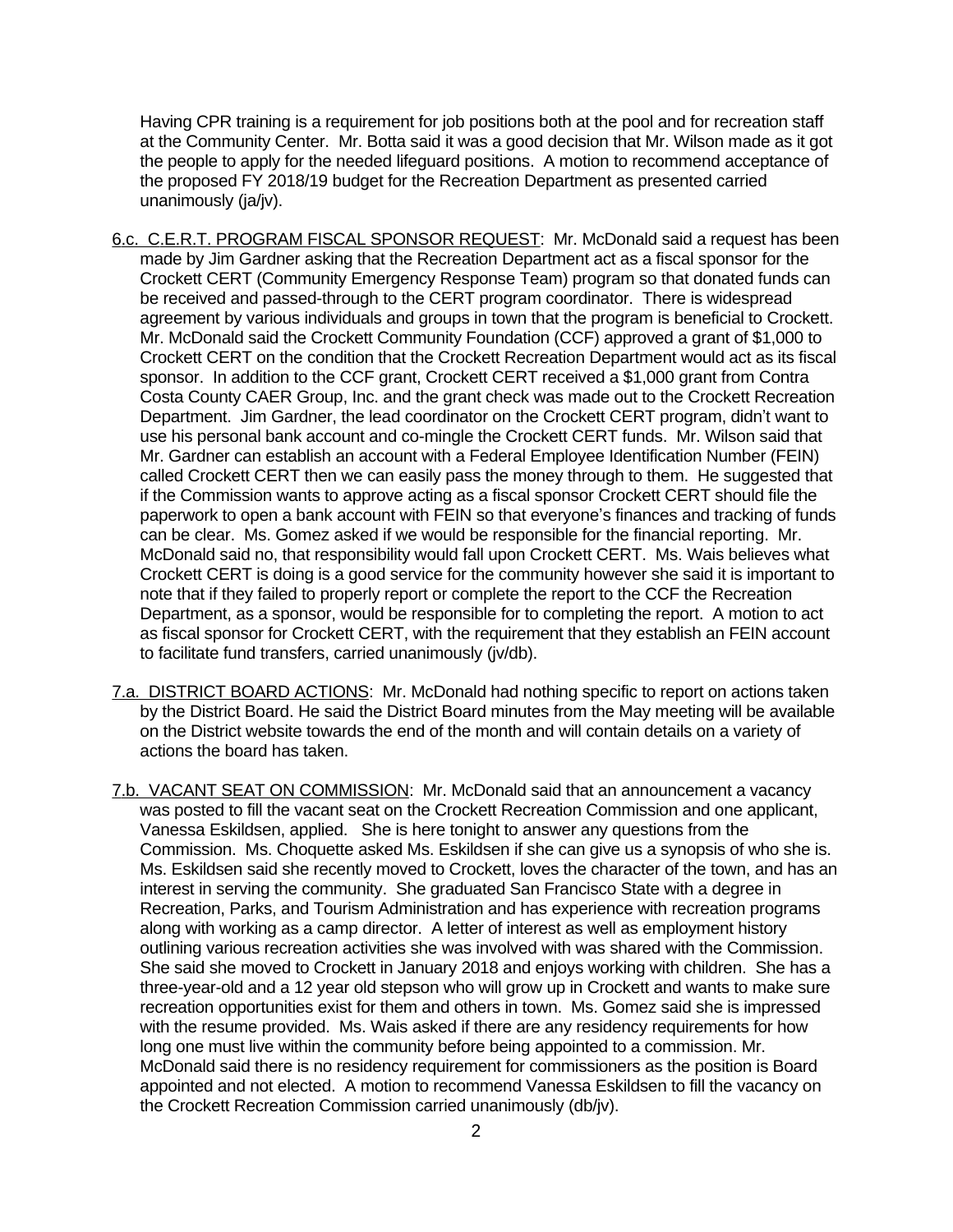- 7.c. STRATEGIC PLANNING AD-HOC COMMITTEE: Mr. McDonald asked if any commissioners are interested in serving on the District's Ad-Hoc Committee for Strategic Planning. He said the committee was created to focus on long-term issues the District may face including risks to our facilities, issues that may impact our services, long-term finances, and risk to our administration. Mr. McDonald will email information on the Ad-Hoc Strategic Planning Committee to the Commissioners so those who are interested in serving on the committee could let him know before June 20 if they are interested. Mr. McDonald will share the list of names to the Board at their next regular meeting on June 27.
- 8. REPORT OF DEPT. MANAGER: Mr. Wilson said a park safety inspection was completed in April. Overall the condition of the facilities in the park is not bad but a few things need to be addressed. He said the most critical item is to replace are the cables that make up the large ball climbing structure. He said three Boy Scout Eagle projects have been completed including installing a block retaining wall against the hillside mid-block of Rolph Avenue, a new concrete pad was installed in Alexander Park for one of the benches, and improvements to the storm drain bunker were completed to help try and keep people out of the area. The Boy Scouts will be completing two more projects; they will the first will be to continue the block wall up to the entrance at Alexander Park and the second will be to continue the wall down Rolph Avenue to a point that is approximately across from the old post office location. Mr. Wilson said the linoleum replacement project is well underway. The floors in the restrooms are done and the majority of the Multi-Purpose Room (MPR) floor is complete. The contractors are waiting for additional linoleum product to arrive to complete the hallway between the auditorium and MPR, the MPR bathroom, and MPR storage closet. On Wednesday USA Swimming Foundation will bring their Make a Splash Tour, presented by Phillips 66, to the Crockett pool. The foundation initiative is working to help children across the nation get into swim lessons, regardless of their ability to pay. Three Olympic gold-medalists will be visiting to promote the program with the Rodeo YMCA. The Crockett Recreation Department will be providing lessons to the youth Tuesday and Thursday from 10:30am to 11:30am through August, paid for by USA Swimming Foundation. In addition to being the major sponsor of the program, Phillips 66 is paying for the transportation to and from the pool for the youth from Rodeo. Mr. Wilson reported a very successful opening week at the pool. In five days \$15,000 in income has been generated with many swim passes and swim lessons being sold. He said the fourth grade class from Rodeo Hills Elementary is having their pool party today and the fifth grade class party will be tomorrow. Another run to restock the concessions stand is being made as gummy worms, among other items, have been flying off the shelf. Mr. Wilson said Ms. Witschi helped at the pool opening weekend and has been helping with pool items the last week as the pool gets up and running.
- 9. COMMISSIONERS: Ms. Choquette thanked Ron and the rest of the recreation staff for the wonderful job and hard work that they do, not only for the pool but for everything else as well. She said the park is beautiful. Mr. Wilson said there were multiple parties in the park over these warm weekends. There was some discussion on all the people accessing the pool, coming from Pomona, coming from Rolph, and wondered how nice it would've been to have the stairs at the corner of Rolph and Pomona back. Mr. Wilson said it has always been his vision to restore these stairs along with landscaping improvement project along Pomona. He said the project is on the department's five-year plan but maybe it's time to consider separating the stair replacement project from the landscaping improvement aspect of the dirt walkway to the Community Center.

## 10. FUTURE AGENDA ITEMS: None.